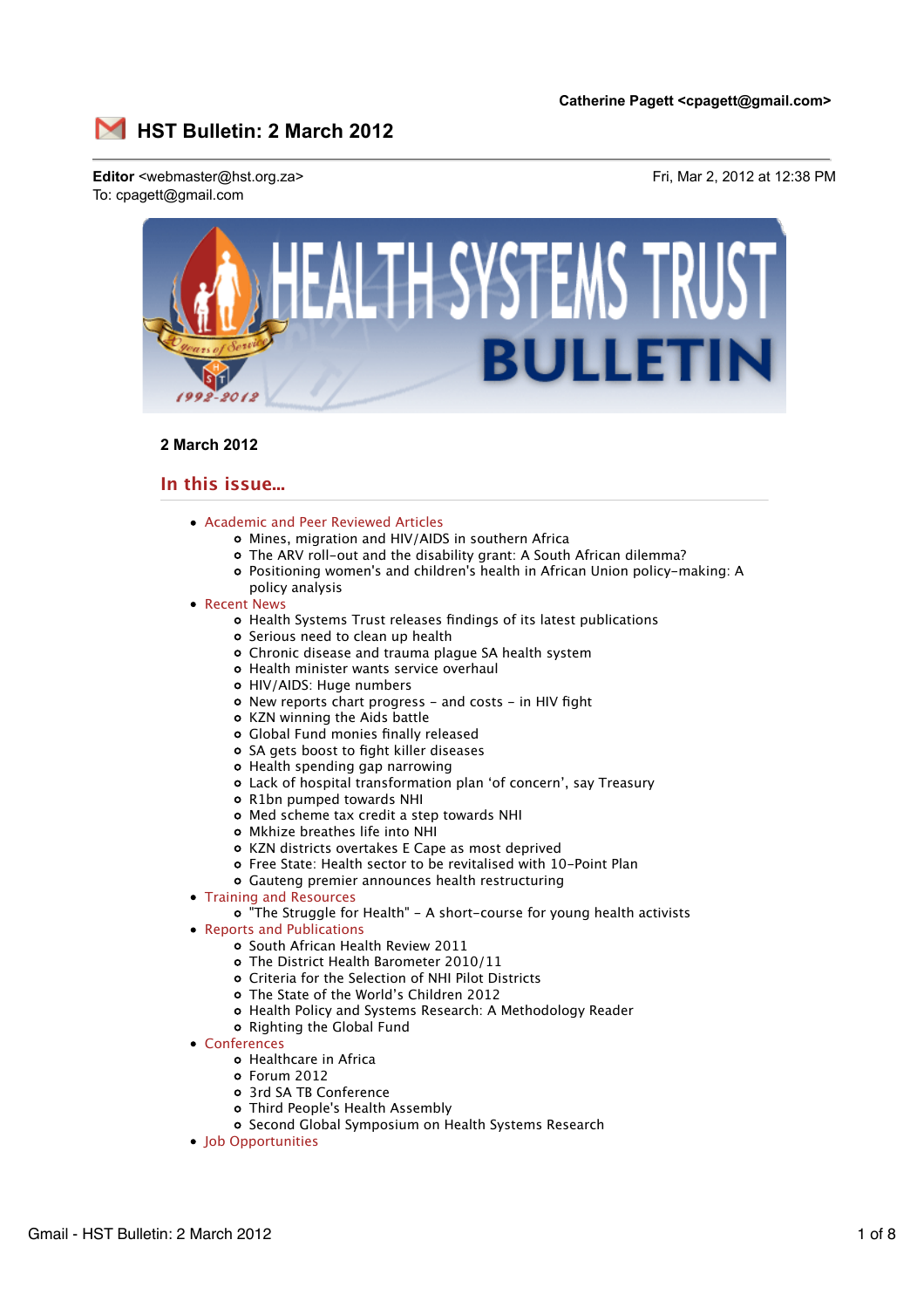- AHP African Health Placements
- o Managing Director OneVoice
- mHealth Project Coordinator for maternal health Cell-Life
- Deputy Country Director Paediatric AIDS Treatment for Africa

# **Academic and Peer Reviewed Articles**

## **Mines, migration and HIV/AIDS in southern Africa**

*The World Bank Policy Research Working Paper 5966. Corno, Lucia; de Walque, Damien. Published: 01 February 2012.*

Swaziland and Lesotho have the highest HIV prevalence in the world. They also share another distinct feature: during the last century, they sent a large numbers of migrant workers to South African mines. This paper examines whether participation in mining in a bordering country affects HIV infection rate....Read More »

Source: http://econ.worldbank.org [Accessed: 1 March 2012]

## **back to top**

## **The ARV roll-out and the disability grant: A South African dilemma?**

*Marina M de Paoli, Elizabeth A Mills and Arne B Groenningsaeter. Journal of the International AIDS Society 2012, 15:6. Published: 16 February 2012.*

Prior to the antiretroviral (ARV) drug roll out in 2004, people living with HIV (PLHIV) in South Africa received disability grants when they were defined as "AIDS-sick". The disability grant is a critical component of South Africa's social security system, and plays an important role in addressing poverty among PLHIV...Read More »

Source: http://www.jiasociety.org/content/15/1/6/abstract[Accessed: 1 March 2012]

#### **back to top**

## **Positioning women's and children's health in African Union policy-making: A policy analysis** *Kadidiatou Toure, Rotimi Sankore, Shyama Kuruvilla, Elisa Scolaro, Flavia Bustreo and Babatunde Osotimehin. Globalization and Health 2012, 8:3. Published: 16 February 2012.*

With Africa accounting for over half of the world's maternal and child deaths, the African Union (AU) has a critical role in prioritizing related policies and catalysing required investments and action. In this paper, the authors assess the evolution of African Union policies related to women's and children's health, and analyze how these policies are prioritized and framed...Read More »

Source: http://www.globalizationandhealth.com/content/8/1/3/abstract [Accessed: 1 March 2012]

**back to top**

## **Recent News**

#### **Health Systems Trust releases findings of its latest publications**

*Health Systems Trust. Published: 23 February 2012.*

Health Systems Trust released the findings of two of its most prominent publications, the District Health Barometer (DHB) and the South African Health Review (SAHR)...Read More »

Source: http://www.hst.org.za/ [Accessed: 17 February 2012]

**back to top**

## **Serious need to clean up health**

*Health-e News. Published: 28 February 2012.*

A preliminary audit report of South Africa's health facilities shows a majority of institutions to be dirty and also questions patient safety in these services...Read More »

Source: http://www.health-e.org.za/news/article.php?uid=20033455 [Accessed: 17 February 2012]

**back to top**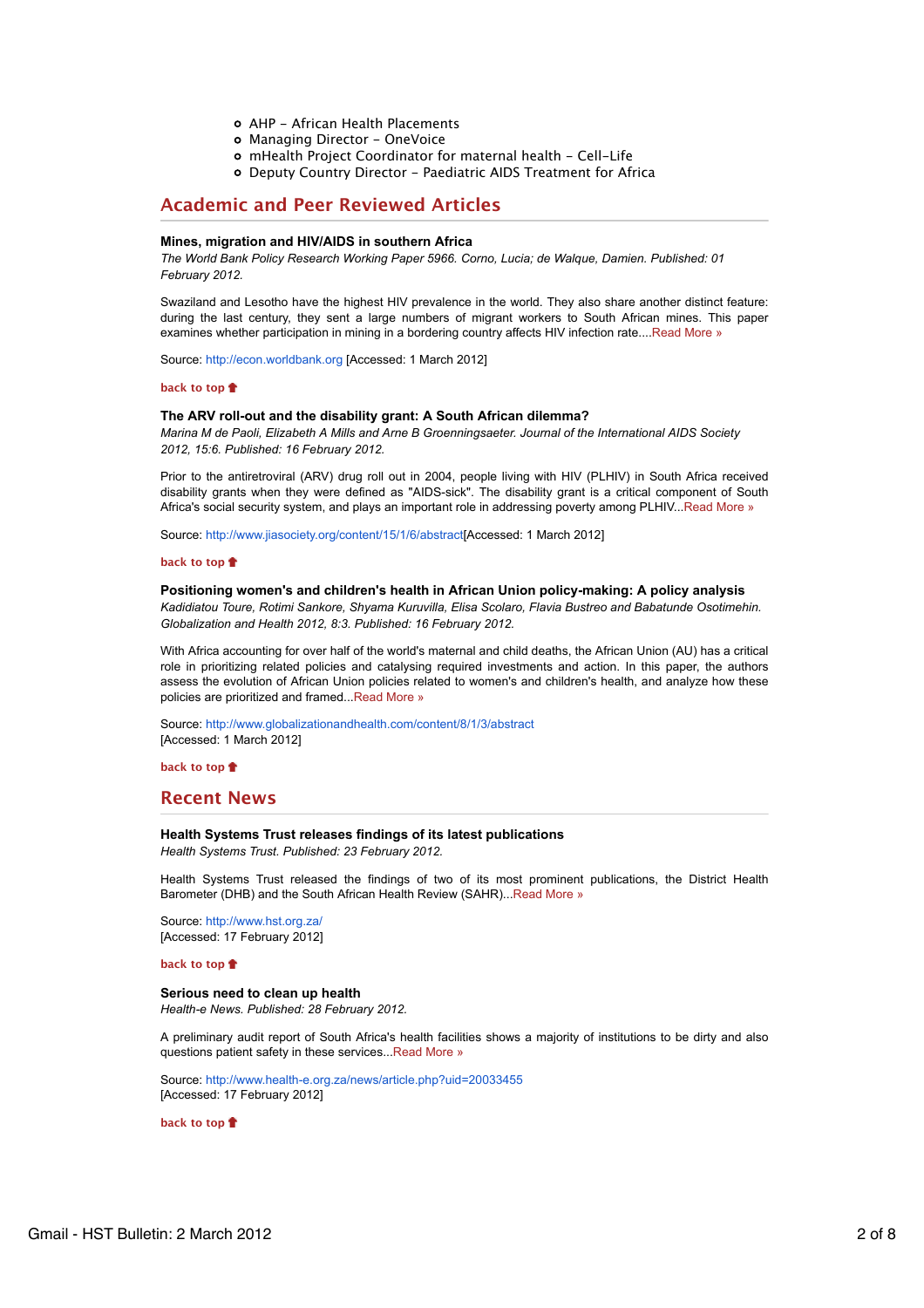### **Chronic disease and trauma plague SA health system**

*Mail & Guardian. Published: 24 February 2012.*

HIV may be the most immediate threat to healthcare in the country but health data gathered from hospitals around the country shows that violence and lifestyle diseases are taking a grievous toll on the health system...Read More »

Source: http://mg.co.za/article/2012-02-24-chronic-disease-and-trauma-plague-sa-health-system/ [Accessed: 1 March 2012]

## **back to top**

#### **Health minister wants service overhaul**

*IOL. Published: 23 February 2012.*

The SA Health Review and District Health Barometer released on Thursday sketch a bleak picture of dirty hospitals, huge underspending and severe skills shortages...Read More »

Source: http://www.iol.co.za/dailynews/news/health-minister-wants-service-overhaul-1.1241624 [Accessed: 1 March 2012]

#### **back to top**

## **HIV/AIDS: Huge numbers**

*Health-e News. Published: 24 February 2012.*

Last year alone, 376 000 people with HIV started antiretroviral medication– over 100 000 more than the previous year. Sadly, during that same year up to 450 000 people were infected with HIV, mostly due to "the lack of a co-ordinated and effective prevention response"...Read More »

Source: http://health-e.org.za/news/article.php?uid=20033445 [Accessed: 1 March 2012]

#### **back to top**

## **New reports chart progress - and costs - in HIV fight**

*Plus News. Published: 27 February 2012.*

Mothers, babies and newly diagnosed HIV patients are receiving more of the services they need but progress comes at a cost, according to a new report that predicts a funding shortfall for HIV treatment in South Africa...Read More »

Source: http://www.plusnews.org/report.aspx?reportid=94968 [Accessed: 1 March 2012]

#### **back to top**

## **KZN winning the Aids battle**

*IOL. Published: 22 February 2012*.

KwaZulu-Natal, known as the epicentre of the HIV/Aids pandemic, has shown signs that the battle against the scourge is slowly being won, with the province having reduced mother-to-child transmission of the virus from 22 percent in 2008 to 2.8 percent in 2010...Read More »

Source: http://www.iol.co.za/mercury/kzn-winning-the-aids-battle-1.1240227 [Accessed: 1 March 2012]

#### **back to top**

## **Global Fund monies finally released**

*Plus News. Published: 22 February 2012*.

More than seven months overdue, the Global Fund to fight AIDS, Tuberculosis and Malaria grant will finally be released to key South African AIDS organizations that have been struggling to survive...Read More »

Source: http://www.plusnews.org/report.aspx?reportid=94927 [Accessed: 1 March 2012]

## **back to top**

## **SA gets boost to fight killer diseases**

*IOL. Published: 23 February 2012.*

A finance package has been thrown at SA's biggest killers – HIV/Aids, tuberculosis and a range of child-killing diseases. Documents tabled with Finance Minister Pravin Gordhan's Budget on Wednesday, showed that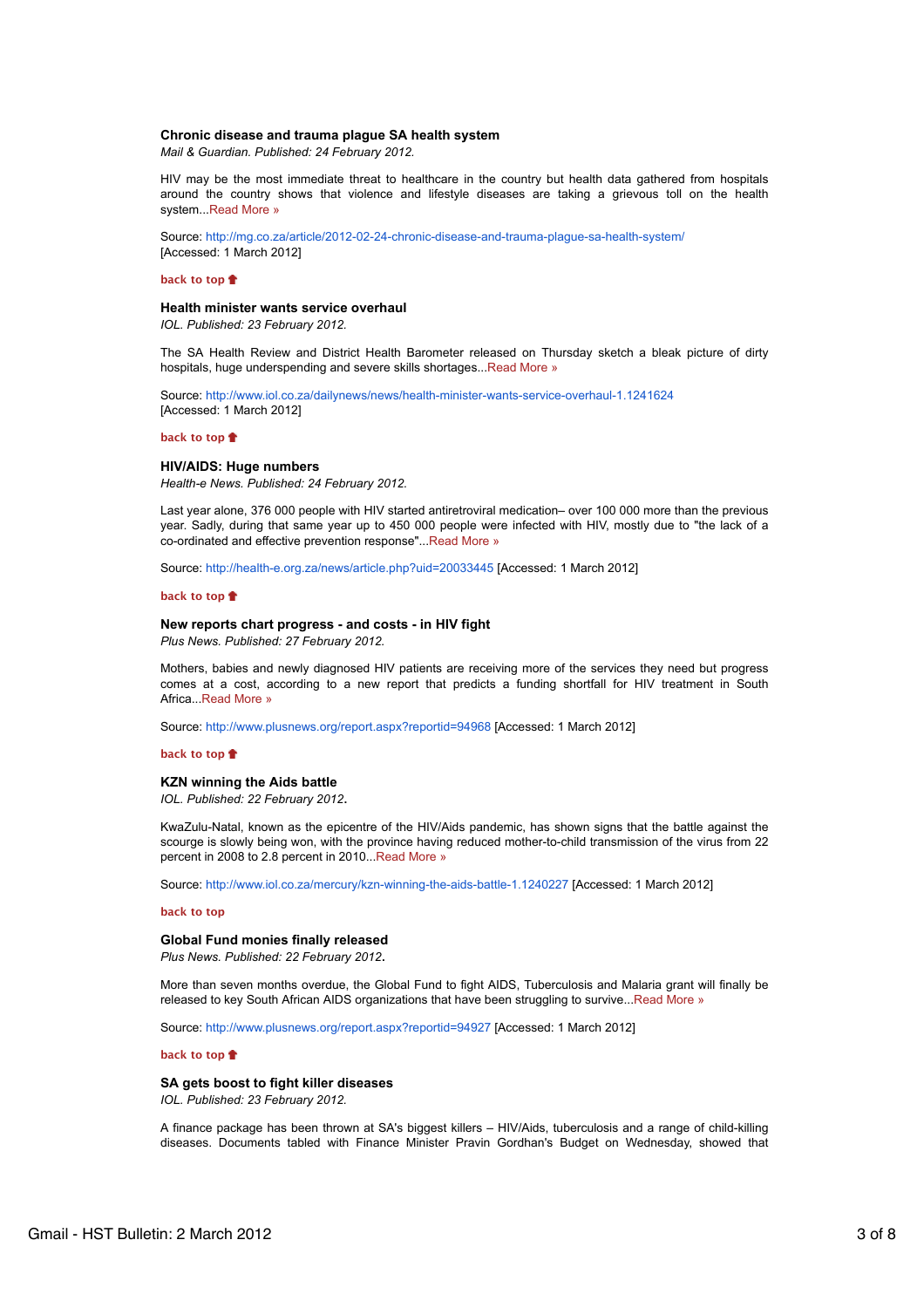R121.9 billion had been set aside for health...Read More »

Source: http://www.iol.co.za/dailynews/news/sa-gets-boost-to-fight-killer-diseases-1.1240875 [Accessed: 1 March 2012]

#### **back to top**

### **Health spending gap narrowing**

*IOL. Published: 24 February 2012*.

The gap between South African public and private health expenditure is narrowing as the public sector plays catch up. Public spending is expected to exceed private sector spending in the future...Read More »

Source: http://www.iol.co.za/business/business-news/health-spending-gap-narrowing-1.1241692 [Accessed: 1 March 2012]

#### **back to top**

## **Lack of hospital transformation plan 'of concern', say Treasury**

*Health-e News. Published: 23 February 2012*.

Treasury officials have criticised the health department's lack of detail about how it aims to transform public hospitals in preparation for the National Health Insurance (NHI) scheme...Read More »

Source: http://health-e.org.za/news/article.php?uid=20033446 [Accessed: 1 March 2012]

## **back to top**

#### **R1bn pumped towards NHI**

*BuaNews. Published: 23 February 2012*.

Finance Minister Pravin Gordhan yesterday, 22 February, announced an allocation of R1 billion to the scheme's pilot projects...Read More »

Source: http://www.bizcommunity.com/Article/196/334/71190.html [Accessed: 1 March 2012]

#### **back to top**

#### **Med scheme tax credit a step towards NHI**

*IOL. Published: 26 February 2012*.

Tax credits for medical aid contributions is a first taxation step towards the introduction of the National Health Insurance, SA Revenue Service commissioner Oupa Magashula said on Thursday...Read More »

Source: http://www.iol.co.za/ [Accessed: 1 March 2012]

#### **back to top**

## **Mkhize breathes life into NHI**

*Times Live. Published: 22 February 2012*

KwaZulu-Natal would roll out the National Health Insurance in two districts this year, premier Zweli Mkhize announced during his state of the province address...Read More »

Source: http://www.timeslive.co.za/local/2012/02/22/mkhize-breathes-life-into-nhi [Accessed: 1 March 2012]

#### **back to top**

## **KZN districts overtakes E Cape as most deprived**

*Health-e News. Published: 23 February 2012.*

Six of the country's 10 most deprived districts are in KwaZulu-Natal, with Umzinyathi and Umkhanyakude being the poorest in the country...Read More »

Source: http://health-e.org.za/news/article.php?uid=20033444 [Accessed: 1 March 2012]

## **back to top**

**Free State: Health sector to be revitalised with 10-Point Plan** *The New Age. Published: 17 February 2012.*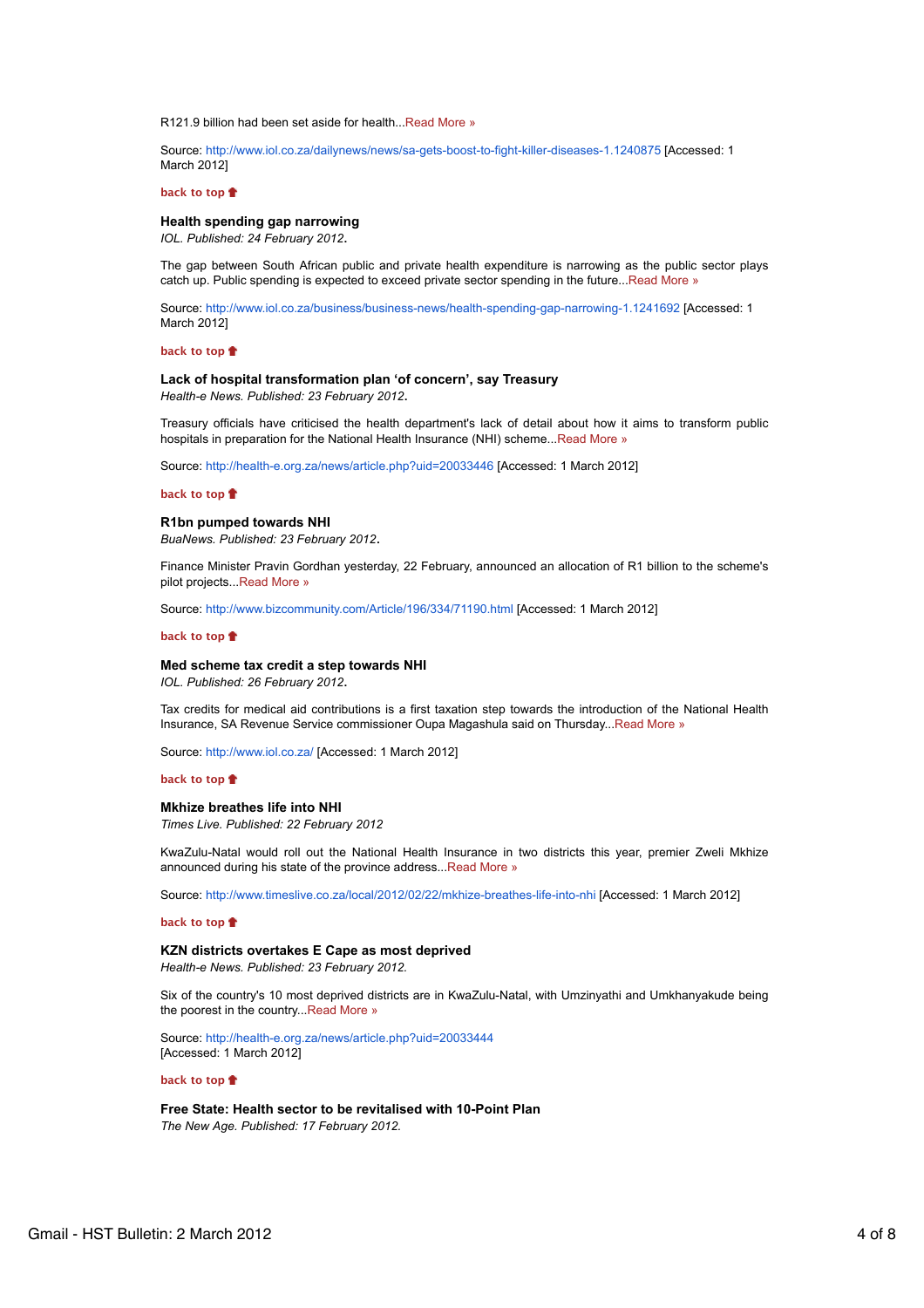Health MEC Fezi Ngubentombi and her department kicked off the 2011-2012 financial year on a high note, promising to revitalise the health sector and inject new funds in the health sector that previously saw hospitals and clinics running out of essential drugs...Read More »

Source: http://www.thenewage.co.za/43639-1018-53-Health\_sector\_to\_be\_revitalised\_with\_10point\_plan [Accessed: 1 March 2012]

#### **back to top**

#### **Gauteng premier announces health restructuring**

*Business Day. Published: 21 February 2012.*

The Gauteng health and social development department is to be separated into two entities, Nomvula Mokonyane, the premier, announced on Monday in her state of the province address in Mamelodi, east of Pretoria...Read More »

Source: http://www.businessday.co.za/articles/Content.aspx?id=165367 [Accessed: 1 March 2012]

#### **back to top**

# **Training and Resources**

## **"The Struggle for Health" - A short-course for young health activists**

*The International People's Health University (IPHU) of the People's Health Movement (PHM) jointly with the International Budget Partnership (IBP), South Africa and PHM-South Africa Where: Cape Town, South Africa. When: 25 June - 4 July 2012.*

The course is geared towards young health activists and practitioners working on the issues of health, gender and human rights and particularly including those involved or wish to be involved in the People's Health Movement (PHM) and the International Budget Partnership (IBP).Click here»

#### **back to top**

## **Reports and Publications**

### **South African Health Review 2011**

*Health Systems Trust. Published: 2011*

The SAHR 2011 provides valuable policy and empirical information on a range of issues that are related to and impact on the Negotiated Service Delivery Agreement and primary health care re-engineering as envisaged by the National Department of Health (NDoH). Click Here for Full Report »

#### **back to top**

**The District Health Barometer 2010/11** *Health Systems Trust. Published: 2012.*

The District Health Barometer's goal is to improve the quality of and access to primary health care services, by monitoring and measuring important performance indicators of the health system at district level. Click Here for Full Report »

#### **back to top**

#### **Criteria for the Selection of NHI Pilot Districts**

*South African Department of Health. Published: 2012.*

The implementation of NHI is aimed at ensuring universal access to quality healthcare on a more sustainable and equitable basis than currently exists for the entire population. The implementation of NHI is a priority of Government as articulated in Government's Programme of Action as well as the Negotiated Service Delivery Agreement Click Here»

**back to top**

**The State of the World's Children 2012**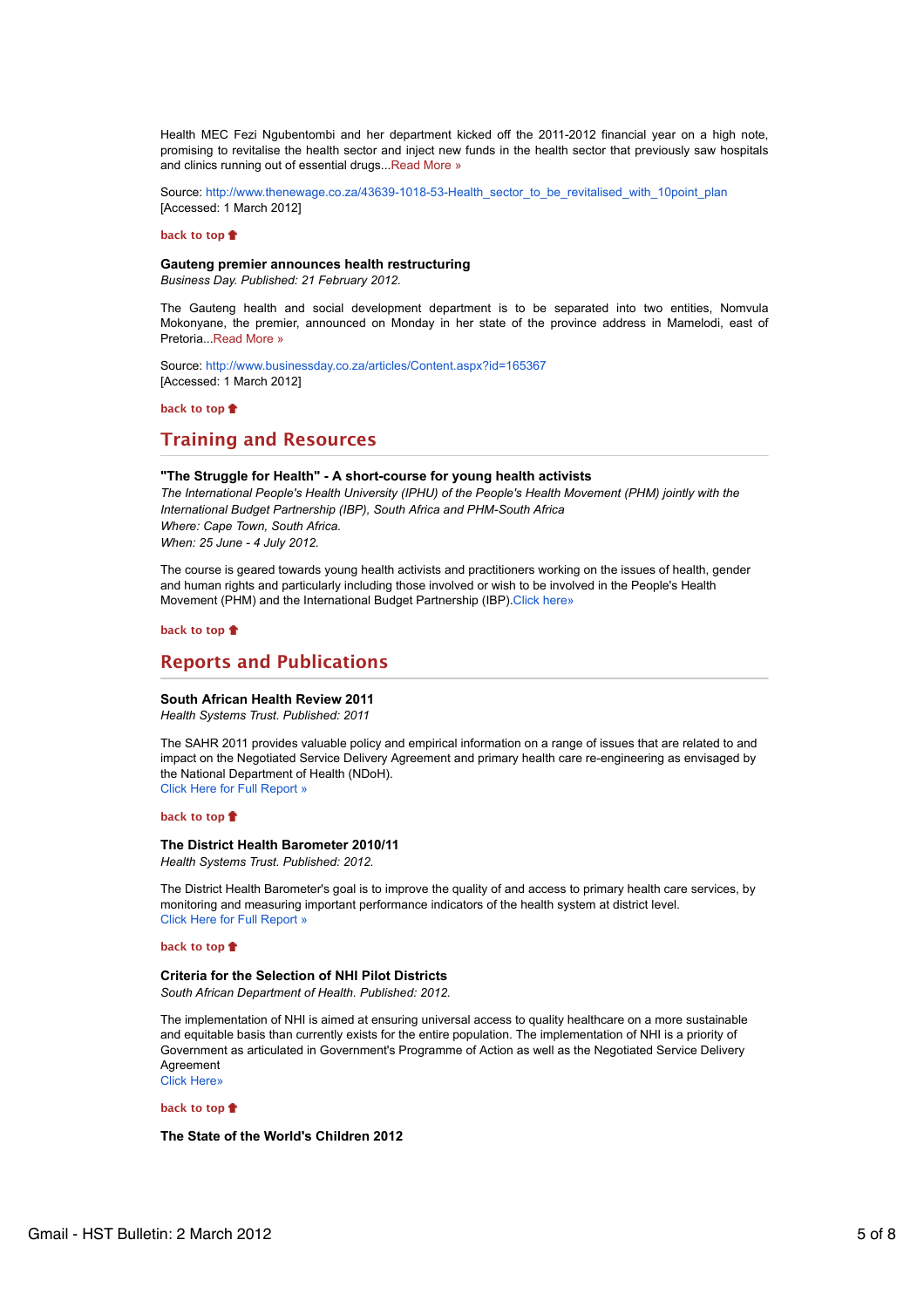## *UNICEF. Published: 2012*

More than half of the world's 7 billion people now live in urban areas. What does this mean for children? UNICEF has dedicated the 2012 edition of its flagship report to the situation of children growing up in urban settings Click Here»

#### **back to top**

#### **Health Policy and Systems Research: A Methodology Reader**

*World Health Organization. Published: 2012..*

Health Policy and Systems Research (HPSR) is often criticized for lacking rigour, providing a weak basis for generalization of its findings and, therefore, offering limited value for policy-makers. This Reader aims to address these concerns through supporting action to strengthen the quality of HPSR. Click Here»

#### **back to top**

## **Righting the Global Fund**

*Center For Strategic and International Studies(CSIS). Published: 2012.*

This report recounts the adversity faced by the Geneva-based Global Fund to Fight AIDS, Tuberculosis, and Malaria over the course of 2011 and suggests potential strategies for addressing these challenges going forward. Click Here»

**back to top**

# **Conferences**

#### **Healthcare in Africa**

*When: 6-7 March 2012 Venue:Cape Town, South Africa URL: http://cemea.economistconferences.com/event/healthcare-africa*

Healthcare in Africa will bring together influential healthcare stakeholders from government, providers, suppliers and patient groups to confront and explore key issues around healthcare systems in Africa. You'll be able to participate in interactive brainstorming sessions, hear cutting-edge case studies, and hear from a range of inspiring speakers.

## **back to top**

#### **Forum 2012**

*When: 24-26 April 2012 Venue:Cape Town International Convention Centre (CTICC), Cape Town, South Africa URL: http://www.forum2012.org/*

Forum 2012 is the beginning of an exciting new series of the well-known and respected Global Forum for Health Research meetings. Under the theme of "Beyond Aid... Research and Innovation as key drivers for Health, Equity and Development", COHRED and the Global Forum for Health Research will focus on potentials, solutions, and developing capacities –specifically in low- and middle-income countries and emerging economies.

#### **back to top**

## **3rd SA TB Conference** *When: 12-15 June 2012 Venue: ICC, Durban, South Africa URL: http://www.tbconference.co.za/*

The 3rd TB Conference will build on the momentum of the previous TB conferences and give communities an opportunity to assess progress towards reaching TB/HIV targets. Thus, giving meaning to the theme for the 2012 TB Conference: "Reaching the target".

#### **back to top**

## **Third People's Health Assembly**

*When: 6-11 July 2012 Venue: University of the Western Cape, Cape Town, South Africa URL: http://www.phmovement.org/en/pha3*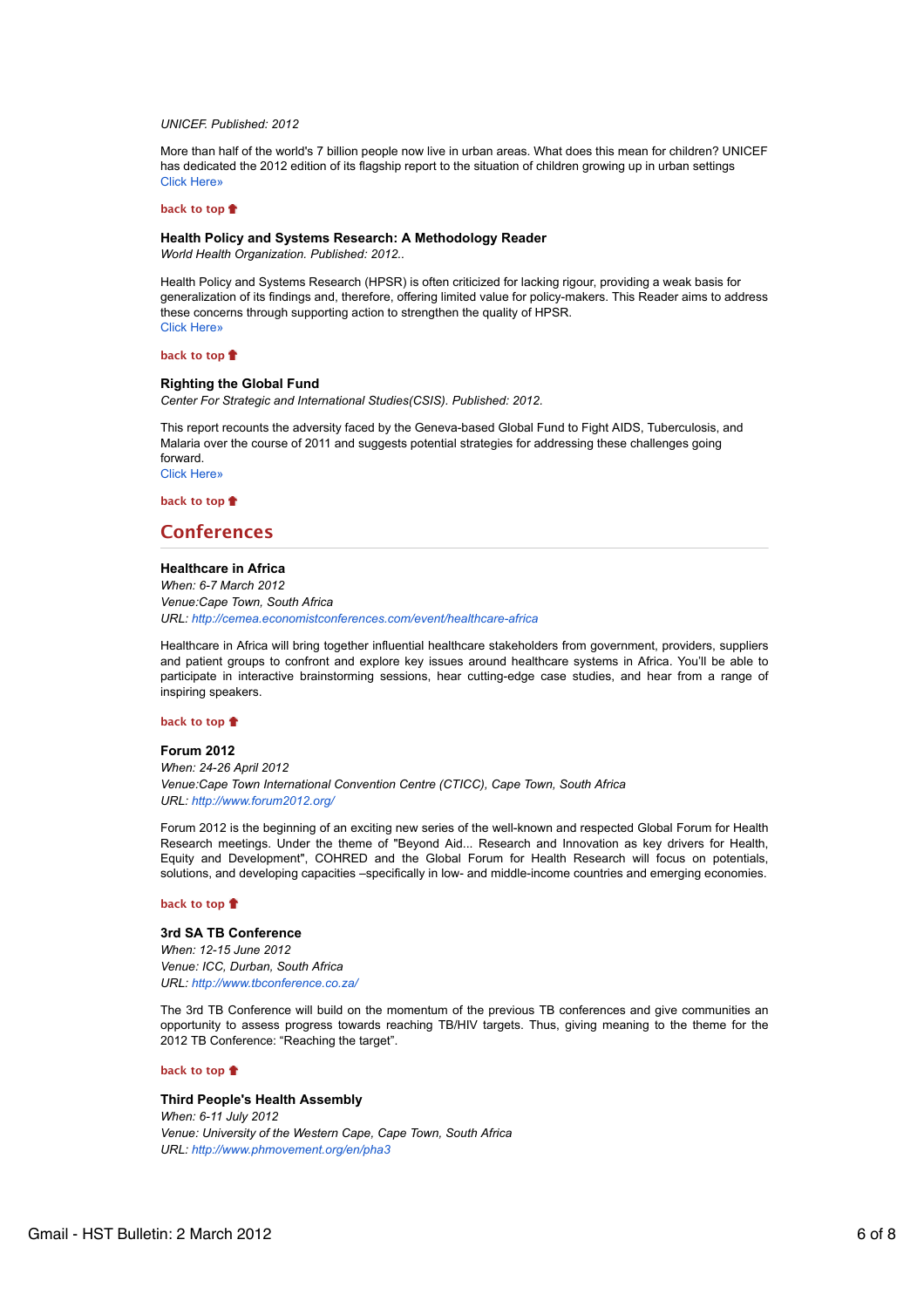The People's Health Assembly (PHA), organised by the People's Health Movement (PHM), is a global event bringing together health activists from across the world to share experiences, analyse global health situation, develop civil society positions and to develop strategies which promote health for all.

#### **back to top**

## **Second Global Symposium on Health Systems Research**

*When: 31 October-3 November 2012 Where: Beijing, People's Republic of China URL: http://www.hsr-symposium.org*

The Second Global Symposium on Health Systems Research call for abstracts is now open. The Symposium will focus on the science to accelerate universal health coverage around the world. It will cover three main themes: Knowledge Translation, State-of-the-Art Health Systems Research, and Health Systems Research Methodologies.

**back to top**

## **Job Opportunities**

## **AHP - African Health Placements**

AHP is a not-for-profit project that aims to support the recruitment and retention of healthcare workers in South Africa. AHP is focused on assisting healthcare professionals make the right choice for their future in South Africa. No placement fees are charged.

The following positions with AHP are currently available:

Please view the website for more details http://www.ahp.org.za or contact on 011 328 1300

#### **back to top**

#### **Managing Director** *OneVoice*

*Closing date: 6 March 2012*

OVSA seeks to appoint a Managing Director, based in Durban.

Please view our website for more details http://www.hst.org.za/content/managing-director

#### **back to top**

## **mHealth Project Coordinator for maternal health** *Cell-Life Closing date: 9 March 2012*

The position will involve running Cell-Life's maternal-health work, and undertaking other mhealth projects

Please view our website for more details http://www.hst.org.za/content/contract-position-mhealth-project-coordinator-maternal-health

**back to top**

#### **Executive Director**

*Paediatric AIDS Treatment for Africa Closing date: 15 March 2012*

PATA seeks to appoint an Executive Director, based in Mowbray, Cape Town.

Please view our website for more details http://www.hst.org.za/content/hiv-prevention-train